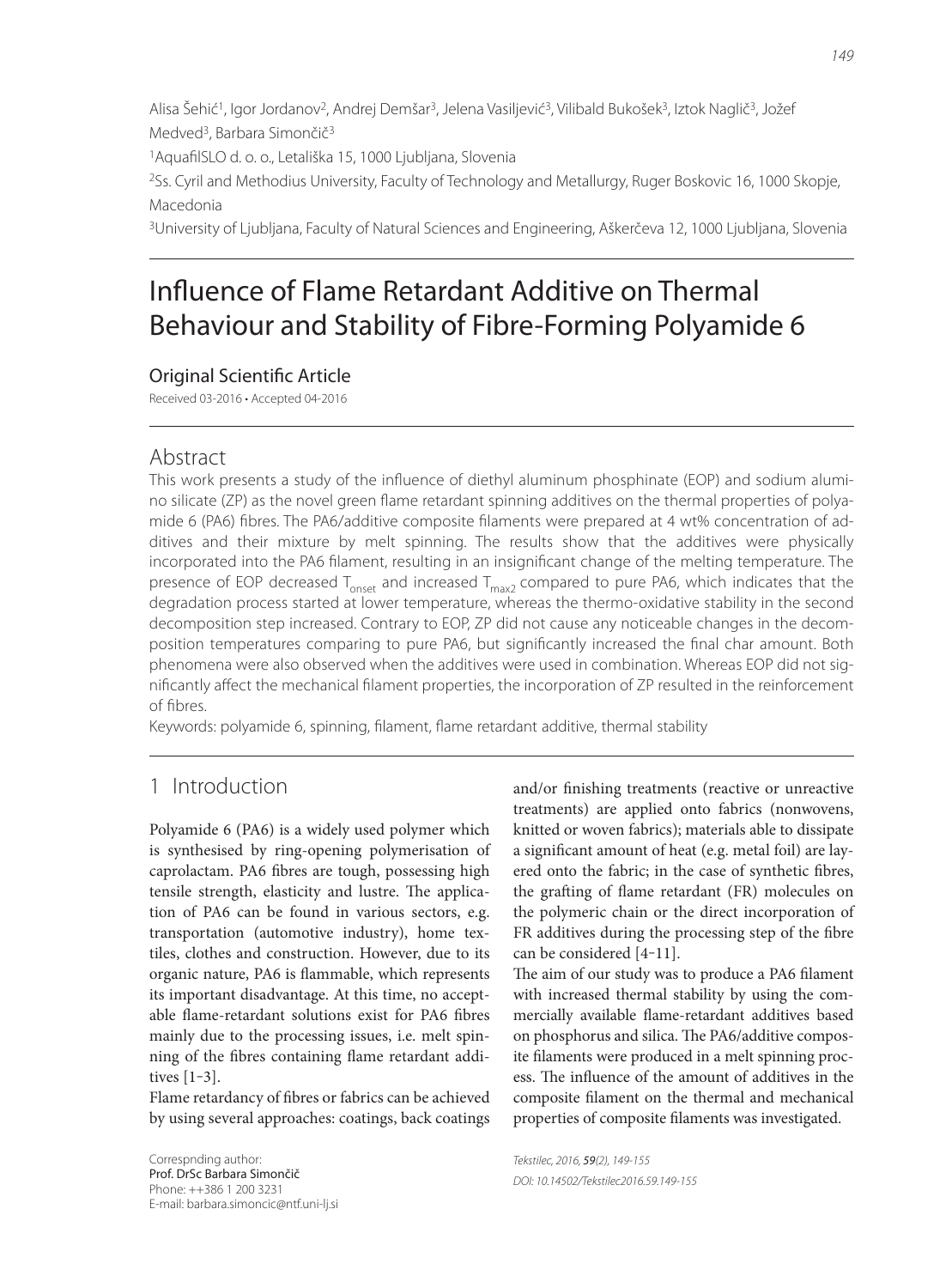# 2 Experimental

## 2.1 Materials

The flame retardant additives used in this study were commercially available products Exolit OP1312, diethyl aluminum phosphinate (EOP), supplied by Clariant and Zeolite ZP – 4A TSR, sodium alumino silicate (ZP), supplied by Silkem. The polyamide 6 polymer (PA6) with 2.4 relative viscosity (Aquamid) was supplied by Aquafil.

## 2.2 Masterbatch preparation

The pellets of PA6/EOP with  $80/20$  (w/w) composition and PA6/ZP with 90/10 (w/w) composition were used in combination with pure PA6 pellets to obtain different composite formulations. To have a minimal effect on the mechanical fibre properties, the total amount of additives was fixed to 4 wt%. The masterbatch was dried for 5 h at 90 °C prior to use.

## 2.3 Processing of fibres

The pure PA6 and PA6/additive composite filaments were produced in a melt spinning process using a laboratory melt spinning device (Extrusion System Ltd; Figure 1). The spinning temperature was  $250 °C$ in all zones of extruder, spinning pump and spin pack. The spinneret had 10 holes with 0.35 mm in diameter. The godet velocity was 70 m/min and the winding speed was 350 m/min. The sample codes are presented in Table 1.



Figure 1: Melt spinning device and scheme of spinning process (left) and final bobbins (right)

Influence of Flame Retardant Additive on Thermal Behaviour and Stability of Fibre-Forming Polyamide 6

## 2.4 Analytical methods

#### **Scanning electron microscopy (SEM)**

SEM images were obtained for all samples using a JEOL JSM 6060 LV scanning electron microscope, operating with a primary electron beam accelerated at 10 kV and with the working distance of 17 mm. The samples were coated with a thin layer of gold before the observation to increase the clarity of images.

#### **Optical microscopy**

Optical images of samples were made with an optical microscope and Laboratory tool Axio Vision REL Leica Microscopy software was used to made photos.

#### **Fourier-transform infrared spectroscopy (FTIR)**

FTIR spectra were obtained on a Spectrum GX I spectrophotometer (Perkin Elmer, Great Britain) equipped with an attenuated total reflection (ATR) cell with a diamond crystal ( $n = 2.0$ ). The spectra were recorded over the range from 4,000–600 cm–1 at the resolution of 4 cm–1.

## Thermogravimetric (TG) and differential scan**ning calorimetric (DSC) analyses**

The TG and DSC analyses were performed using an STA 449c Jupiter instrument (NETZSCH) at the temperatures ranging from ambient temperature to 800 °C at the heating and cooling rates of 10 °C/min in an open alumina pan (sample mass  $= 1$  mg) with the samples under an air atmosphere. The DSC analyses were also performed from 0–300 °C in a Mettler Toledo instrument to measure the glass transition temperature and influence on the crystallinity of fibres. The heating and cooling rates were  $10 °C/min$  in an open alumina pan (sample mass = 15 mg) with the samples under a nitrogen atmosphere (10 mL/min). Three measurements were recorded for each sample and the mean value of the measured quantities was

Table 1: Codes of samples according to concentration of flame retardant additive in filament

| Sample code | PA6 [wt%] | $EOP$ [wt%] | $ZP$ [wt%] |
|-------------|-----------|-------------|------------|
| <b>PA</b>   | 100       |             |            |
| PA/4P       | 96        |             |            |
| $PA/2P+2SI$ | 96        |             |            |
| PA/4SI      | 96        |             |            |

calculated.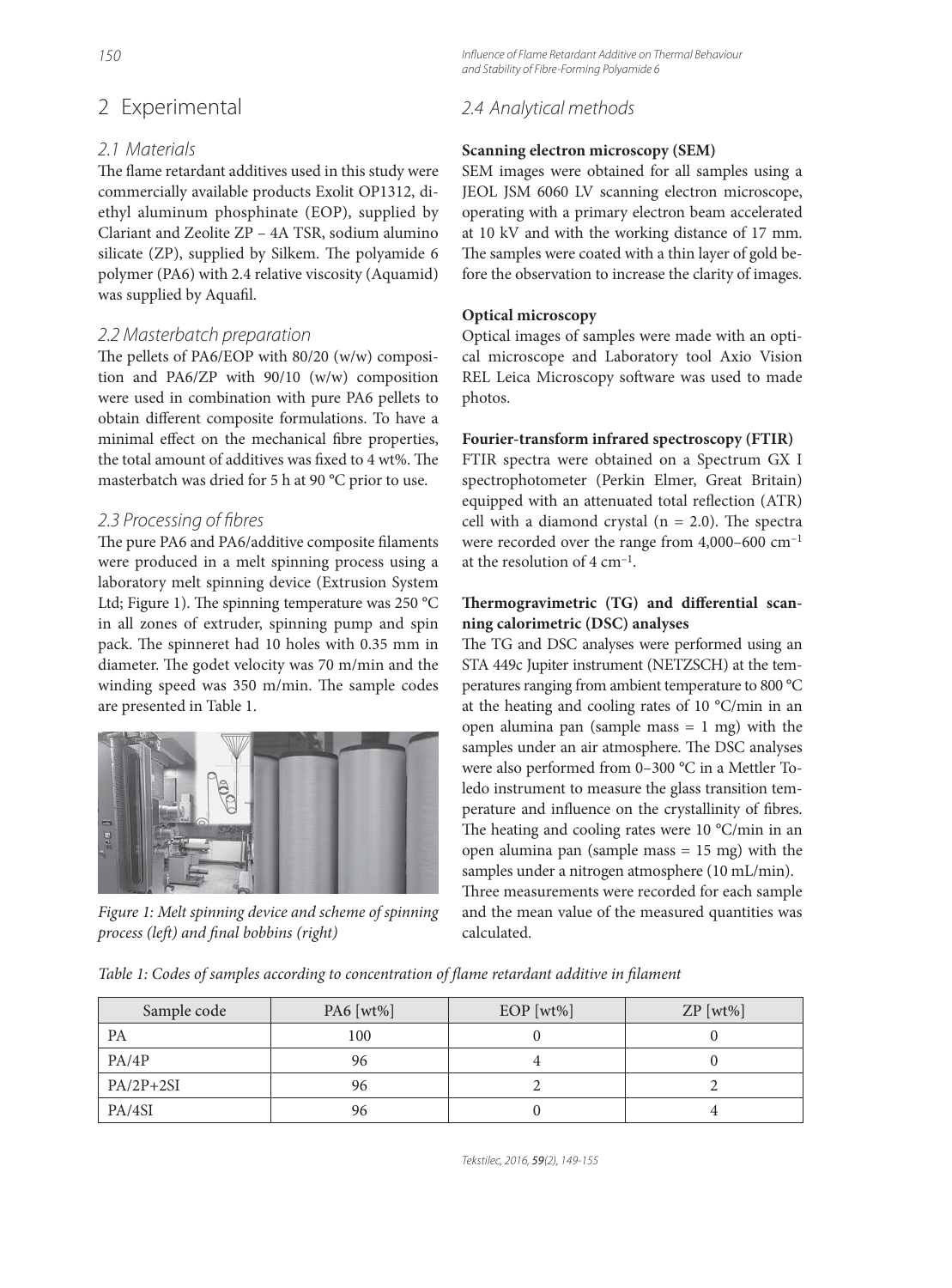#### **Mechanical and dynamic mechanical analysis (DMA)**

Tensile strength and elongation at break were measured on a STATIMAT dynamometer (Textechno). The DMA tests were performed on TA equipment DMA Q800 (USA), with a controlled gas-cooling accessory (GCA). The samples were heated from 0–220 °C at the constant rate of 2 °C/min. During the heating, the test samples were deformed (oscillated) at constant amplitude (strain) of 10  $\mu$ m at a frequency of 10 Hz and the dynamic mechanical properties were measured.

# 3 Results and discussion

## **Filament analysis**

The SEM/EDS analysis was used to investigate the effect of the applied additives on the morphology of the PA6/additive composite filaments. As it can be seen in Figure 2 and Table 2, both additives were successfully incorporated into the filaments. The optical microscope photographs that show crosssectional and longitudinal view of filament samples (Figure 3) also reveal that the incorporation of additives caused visible dark spots in the filament.



Figure 2: Representative SEM images of filament samples



Figure 3: Optical microscopy analysis of filament samples

The FTIR spectra of samples are presented in Figure 4. The ATR spectrum of the PA sample exhibited characteristic bands at 3293 cm–1 and 3062 cm–1 due to the N-H stretching, at 2920 cm<sup>-1</sup> and 2851 cm<sup>-1</sup> due to the CH<sub>2</sub> stretching, at 1637 cm<sup>-1</sup> due to the  $C=O$  stretching and at 1534  $cm^{-1}$  due to the N-H deformation. These bands remained clearly visible in the spectra of the PA6 composite filaments.



Figure 4: FTIR spectra of filament samples and of PA6/EOP with 80/20 (w/w) composition and PA6/ZP with 90/10 (w/w) composition (insert)

Table 2: Elemental surface composition of filament samples. Results were obtained by EDS analysis

| Sample code | $C$ [wt%] | $N$ [wt%] | $O [wt\%]$ | Al [ $wt\%$ ] | $P$ [wt%] | Na [ $wt\%$ ] | $Si [wt\%]$ |
|-------------|-----------|-----------|------------|---------------|-----------|---------------|-------------|
| PA          | 75.1      | 13.0      | 12.0       | 0.0           | 0.0       | 0.0           | 0.0         |
| PA/4P       | 61.1      | 5.6       | 27.0       | 2.2           | 4.2       | 0.0           | 0.0         |
| $PA/2P+2SI$ | 39.9      | 0.0       | 36.3       | 10.0          | 0.0       | 2.7           | 11.0        |
| PA/4SI      | 30.8      | 0.0       | 35.5       | 14.4          | 0.0       | 3.4           | 15.9        |

Tekstilec, 2016, 59(2), 149-155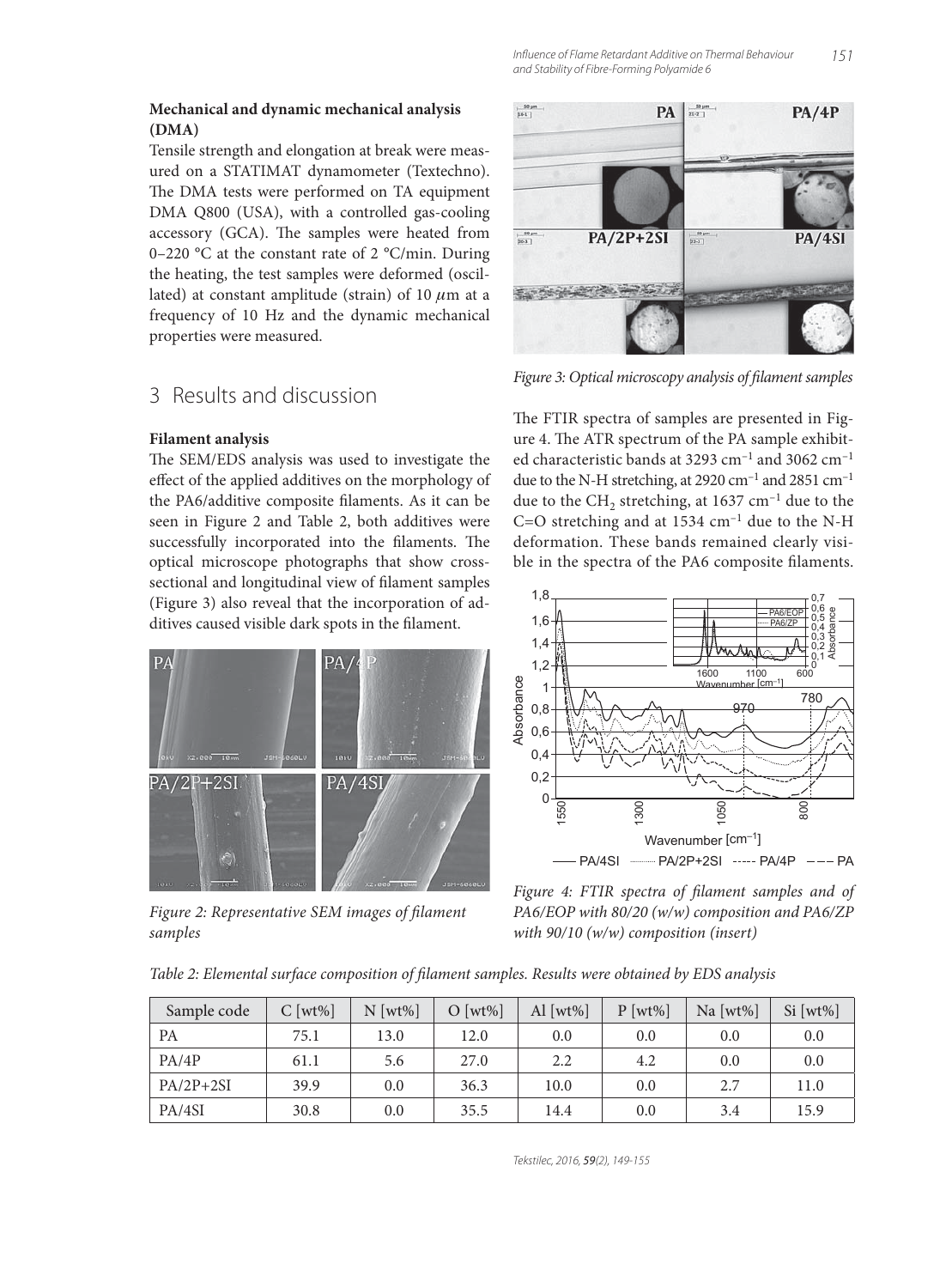| Sample code | PA6 [wt%] | Additive<br>$[wt\%]$ | $T_{m1}^{a}$ <sup>[°</sup> C] | $T_c^{(b)}$ [ <sup>o</sup> C] | $T_{m2}^{c}$ <sup>c)</sup> [°C] | $\alpha_{DSC}^{d)}$ [%] |
|-------------|-----------|----------------------|-------------------------------|-------------------------------|---------------------------------|-------------------------|
| <b>PA</b>   | 100       |                      | 224.7                         | 188.5                         | 221.7                           | 33.7                    |
| PA/4P       | 96        | 4                    | 222.9                         | 187.9                         | 221.5                           | 30.6                    |
| $PA/2P+2SI$ | 96        | 4                    | 223.6                         | 188.3                         | 221.6                           | 32.6                    |
| PA/4SI      | 96        | 4                    | 223.8                         | 188.7                         | 221.2                           | 35.3                    |

Table 3: Characteristic crystallisation values of pure PA6 and PA6/additive composite filaments

a)melting temperature of first heating scan; b)crystallisation temperature; c)melting temperature of the second heating scan; d)degree of crystallinity

In contrast to the 4000-1500  $cm^{-1}$  spectral region, in which the spectra are very similar to each other, the presence of EOP caused the appearance of a slight band at 780  $cm^{-1}$ , corresponding to the P–O–C stretching, and the presence of ZP gave rise to pronounced changes in the 1100–900 cm–1 spectral region due to the asymmetric stretching vibrations of Si-O-Si. These bands are clearly seen in the spectra of PA6/EOP with 80/20 (w/w) composition and PA6/ZP with 90/10 (w/w) composition.

#### **Thermal properties**

The results of the DSC analysis ranging from 0- $300 \text{ °C}$  are presented in Table 3. The heating scans were analysed to determine the melting temperature,  $T<sub>m1</sub>$  and  $T<sub>m2</sub>$ , and the cooling scans were analysed to determine the crystallisation temperature, Tc. The degree of crystallinity of filaments was calculated according to Rusu and Rusu [12]. The results show that both additives did not alter the melting temperature of PA6, which remained  $223 \pm 1$  °C, indicating that the additives did not chemically react with the polymer and that they are only physically incorporated into the polymer. The incorporation of EOP shifted the crystallisation temperature to slightly lower temperature, suggesting that the additive caused crystal defects. This phenomenon is accompanied by a lower degree of crystallisation. In contrast to EOP, the

incorporation of ZP shifted the crystallisation temperature to slightly higher temperature, suggesting that the ZP particles can represent the nucleation sites for PA6 and therefore accelerate its crystallisation in the composite material. This resulted in the increase of the degree of crystallinity.

#### **Thermo-oxidative stability**

The results of the thermogravimetric analysis of studied samples are summarised in Table 4, and Figures 5a and 5b. The thermo-oxidative degradation process of pure PA6 fibres in air includes two main steps. The first step occurs between approximately 320 °C and 475 °C, and is a consequence of polymer degradation with ε-caprolactam as the main released product, accompanied by the release of other identified volatile compounds such as  $CO$ ,  $CO<sub>2</sub>$ , hydrocarbons,  $NH<sub>3</sub>$ , nitrile and ketone derivatives at lower concentrations. The second step occurs between approximately 475 °C and 660 °C, and is ascribed to the oxidation and aromatisation of aliphatic carbons, accompanied by the release of  $CO<sub>2</sub>$  and CO gases. The flame retardant activity of EOP in the composite material decreased  $T_{onset}$  and increased  $T_{\text{max2}}$  compared to the untreated PA6, indicating that the thermo-oxidative stability of the composite material at the beginning of the degradation decreased and the thermo-oxidative stability in

| Sample code | $\int_{\text{onset}}^{\text{a)}}$ [°C]<br>$\mathbf{T}$ | $\mathbf{b}$ [°C]<br>$\mathbf{H}$<br>$\frac{1}{2}$ max 1 | Residue at<br>$T_{max1}$ [%]<br>$\mathbf{T}$ | $-max^2$ <sup>c)</sup> [°C] | Residue at<br>$\mathbf{T}$<br>$T_{\rm max2}$ [%] | Residue at<br>800 °C [%] |
|-------------|--------------------------------------------------------|----------------------------------------------------------|----------------------------------------------|-----------------------------|--------------------------------------------------|--------------------------|
| <b>PA</b>   | 382                                                    | 444                                                      | 45.1                                         | 557                         | 11.0                                             | 6.6                      |
| PA/4P       | 361                                                    | 447                                                      | 42.3                                         | 604                         | 9.8                                              | 5.9                      |
| $PA/2P+2SI$ | 365                                                    | 446                                                      | 42.8                                         | 573                         | 10.2                                             | 7.0                      |
| PA/4SI      | 372                                                    | 447                                                      | 45.9                                         | 534                         | 15.4                                             | 10.4                     |

Table 4: TG data for untreated and treated filament samples analysed in air atmosphere

a)temperature of thermal degradation onset; b)temperature of the first degradation step peak; c) temperature of the second degradation step peak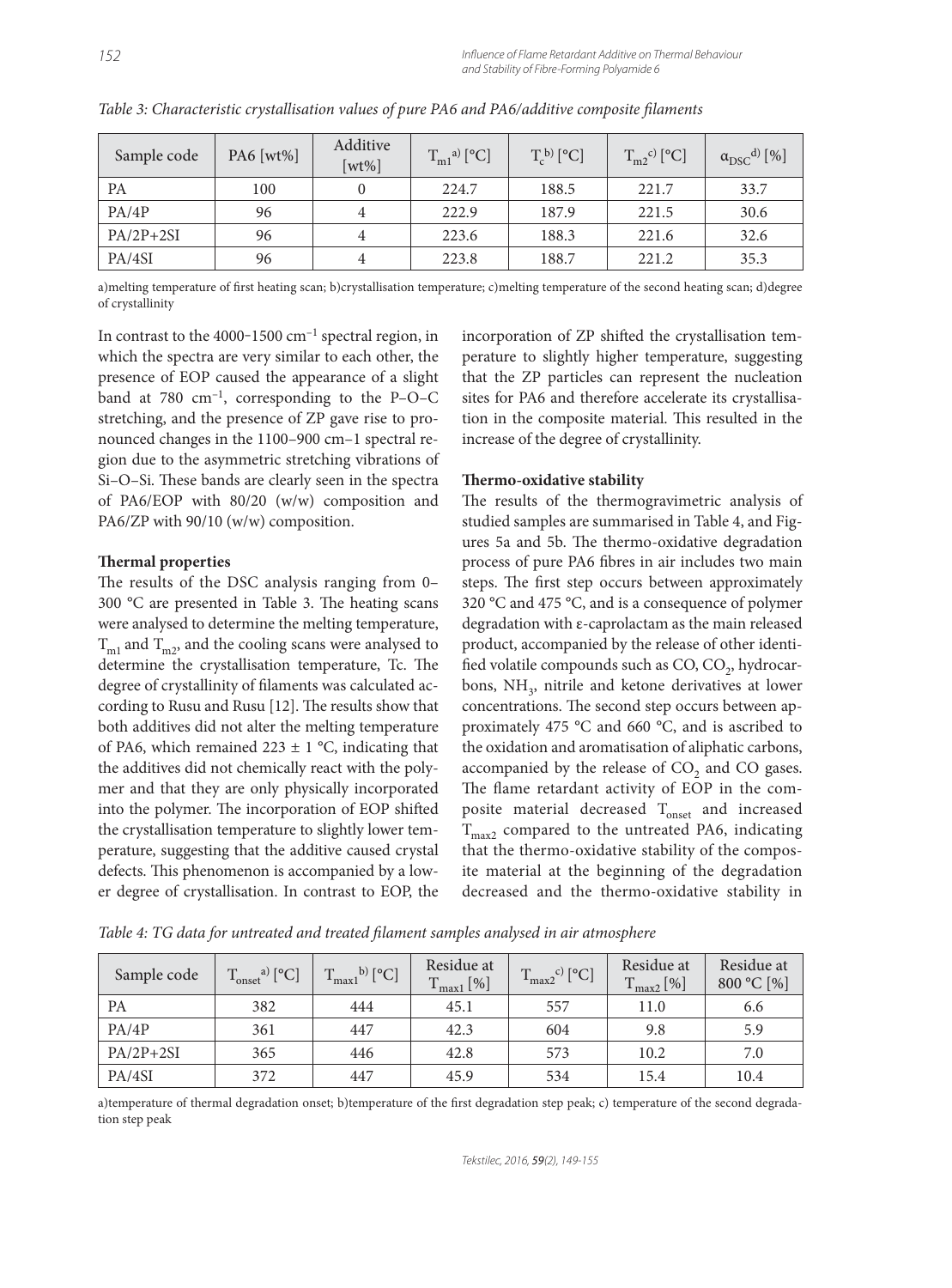

Figure 5: (a)  $TG$  and (b)  $dTG$  for filament samples analysed in air atmosphere

the second decomposition step increased. EOP did not increase the amount of char residue at  $T_{\text{max2}}$  and at 800 °C. The presence of ZP in the composite did not change the decomposition temperatures, but increased the amounts of char residue in both decomposition steps and at 800 °C. This phenomenon is associated with the good thermal stability of silica, which forms a heat barrier in the condensed phase. A different activity of EOP and ZP was also observed in the case of the PA/2P+2SI sample, where the additives were incorporated in combination.

#### **Mechanical properties**

In order to examine the potential changes in the mechanical properties due to the incorporation of additive, tensile analysis was conducted on filament samples. In Table 5, the tensile strength and elongation at break are given for pure PA6 and composite filaments. The tenacity of composed filaments decreased compared to the pure PA6 filament. The most significant changes were observed in the sample containing 4% of the EOP additive. Similar to tenacity, the elongation of composite filaments also decreased in comparison to pure PA6 filaments. The highest fall of elongation was observed in the samples containing 4% of the ZP additive.

Table 5: Mechanical properties of filament samples

| Sample code | Tenacity<br>[cN/dtex] | Elongation<br>$\lceil 0_0 \rceil$ |
|-------------|-----------------------|-----------------------------------|
| PA          | 1.59                  | 233.7                             |
| PA/4P       | 0.39                  | 211.9                             |
| $PA/2P+2SI$ | 1.11                  | 219.4                             |
| PA/4SI      | በ 97                  | 198.7                             |

The results of the DMA analysis are presented in Figure 6. The DMA analysis provides information on the changes at the molecular level, enabling the understanding of the mechanical behaviour of studied samples. The storage modulus is often associated with the "stiffness" of a material and to the Young's



Figure 6: Storage modulus (a) and loss modulus (b) of filament samples

Tekstilec, 2016, 59(2), 149-155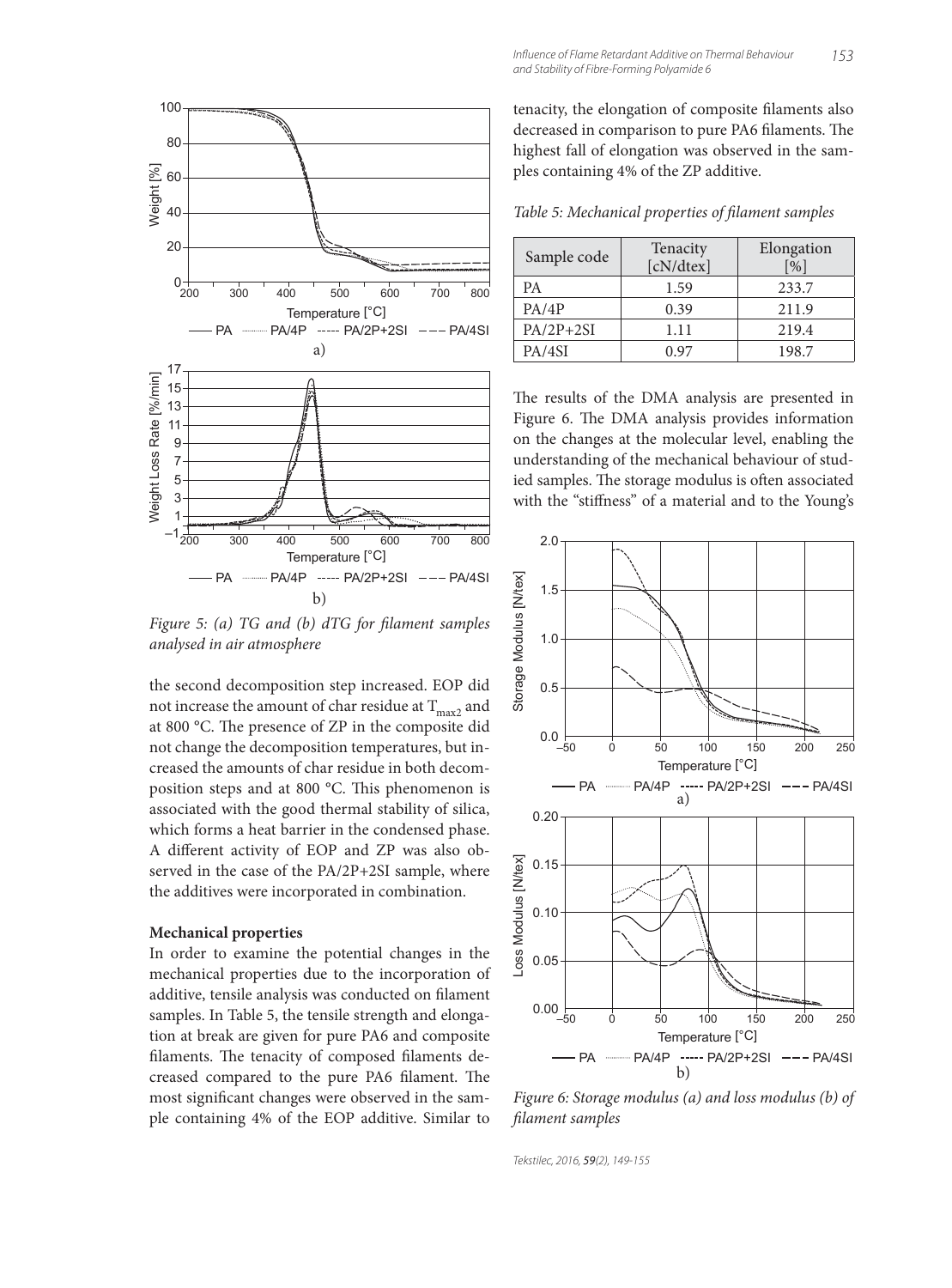modulus. The loss modulus is often related to the modulus. The loss modulus is often related to the emission of heat due to "internal friction" and is sensitive to different kinds of molecular motions, relaxation processes, transitions, morphology and other structural heterogeneities. A drop in the storage modulus was seen between 50–100 °C (Figure 6a), caused by the increased segmental mobility, which is accompanied by the increase in the loss modulus E'', with a maximum at approximately 80 °C. This behaviour shows that the transition is accompanied by the emission of heat and loss of elastic properties. The results reveal that EOP and the mixture of EOP+ZP did not significantly influence the shape of the storage modulus curve in the 50–200 °C temperature region. An exception is the sample PA/4SI for which a significantly lower decrease in the storage modulus was detected in the measured temperature range compared to other samples. Whereas this phenomenon was accompanied by the shift of the peak in the loss modulus (Figure 6b) to higher temperature and lower heat release, it can be concluded that the incorporation of 4% ZP into the filament resulted in the reinforcement of filaments.

# 4 Conclusion

The PA6 filament fibres containing flame retardant additives were successfully prepared with the melt spinning process.

The incorporation of additives did not alter the melting temperature of PA6. The presence of EOP slightly decreased the crystallisation temperature, suggesting that the additive caused crystal defects. This phenomenon is accompanied by a lower degree of crystallisation. In contrast to EOP, the presence of ZP slightly increased the crystallisation temperature, suggesting that the ZP particles accelerate the crystallisation of PA6 in the composite material. This resulted in the increase of the degree of crystallinity.

The incorporation of EOP in fibres decreased  $T_{\text{onset}}$ and increased  $T_{max2}$  compared to pure PA6, indicating that the thermo-oxidative stability of the composite material decreased at the beginning of the degradation but increased in the second decomposition step. EOP did not affect the amount of char residue at 800 °C. The presence of ZP in the composite did not change the decomposition

Influence of Flame Retardant Additive on Thermal Behaviour and Stability of Fibre-Forming Polyamide 6

temperatures, but increased the amounts of char residue in both decomposition steps. Different mechanisms of the EOP and ZP activity were also expressed in the case of the sample PA/2P+2SI, where they were present in combination.

#### Acknowledgements

This work was supported by the Slovenian Research Agency – Slovenia (Programme P2-0213, Infrastructural Centre RIC UL-NTF) and the European COST Action FLARETEX (MP1105) "Sustainable flame retardancy for textiles and related materials based on nanoparticles substituting conventional chemicals".

# References

- 1. HORROCKS, A. Richard. Textiles. In: Fire retardant materials. Edited by A. Richard Horrocks and D. Price. Cambridge : Woodhead Publishing, 2001, 128–181.
- 2. HORROCKS, A. Richard. Flame retardant challenges for textiles and fibres: New chemistry versus innovatory solutions. Polymer Degradation and Stability, 2011, **96**(3), 377–392, doi: 10.1016/j.polymdegradstab.2010.03.036.
- 3. HORROCKS, A. R., KANDOLA, B. K., DAVIES, P. J., ZHANG, S., PADBURY, S. A. Developments in flame retardant textiles - A review. Polymer Degradation and Stability, 2005, **88**(1), 3–12, doi: 10.1016/j.polymdegradstab.2003.10.024.
- 4. BAR, Mahadev, ALAGIRUSAMY, R., DAS, Apurba. Flame Retardant Polymer Composites. Fibers and Polymers, 2015, **16**(4), 705–717, doi: 10.1007/s12221-015-0705-6.
- 5. LEVCHIK, S. V, LEVCHIK, G. F., BALABANO-VICH, A. I., CAMINO, G., COSTA, L. Mechanistic study of combustion performance and thermal decomposition behaviour of nylon 6 with added halogen-free fire retardants. Polymer Degradation and Stability, 1996, **54**(2–3), 217–222, doi: 10.1016/s0141-3910(96)00046-8.
- 6. MORGAN, Alexander B., GILMAN, Jeffrey W. An overview of flame retardancy of polymeric materials: Application, technology, and future directions. Fire and Materials, 2013, **37**(4), 259– 279, doi: 10.1002/fam.2128.
- 7. SAMYN, F., BOURBIGOT, S. Protection mechanism of a flame retarded PA6 nanocomposite.